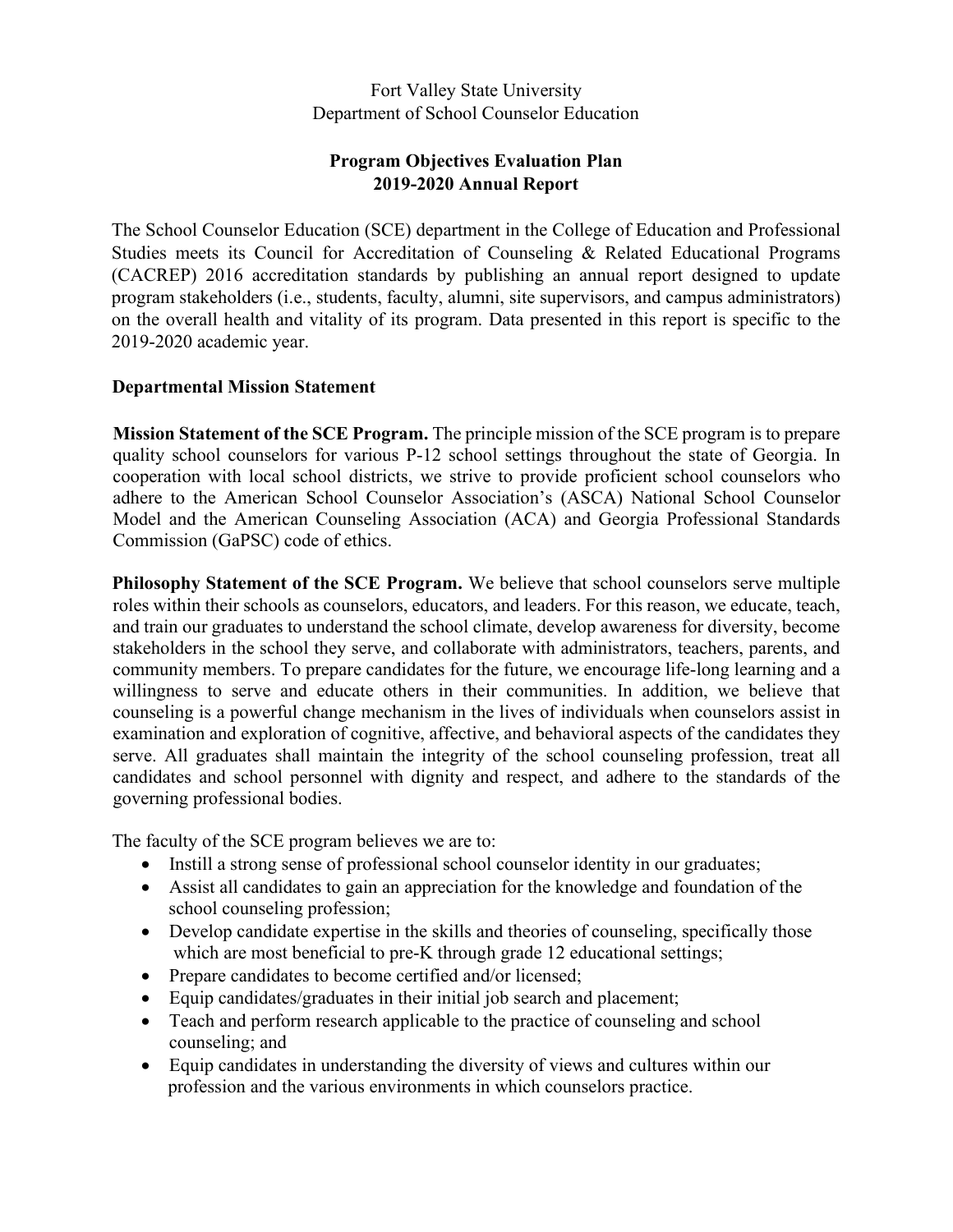### **Overview of the Department**

CACREP has fully accredited the Fort Valley State University M.S.Ed. degree in SCE leading to certification in Georgia as a S-5 School Counselor. The program has three full-time faculty and is supplemented by one faculty member from another department and several adjunct professors.

The specialist program in SCE is accredited by the Georgia Professional Standards Association (GaPSC) and leads to an Ed.S. degree and S-6 School Counseling certification in the state of Georgia. Applicants must have S-5 School Counseling certification in order to be considered for this program.

**Program Faculty** 

**Dr. Jerry Mobley** Professor and Chair

**Dr. Kimberly Nelson** Assistant Professor and Clinical Coordinator

**Dr. Amanda Faucher** Assistant Professor

**Dr. Jerry Brenner** Associate Professor

**Dr. Pamela Davis** Adjunct Professor

**Dr. Michael Davis** Adjunct Professor

**Prof. Jessica Whatley Evans** Adjunct Professor

## **Summary of Program Evaluation Results**

### **Enrollment**

SCE enrolls students at the masters and specialist levels. At the master's level, students can earn a M.S.Ed. degree in SCE and at the specialist level they can earn an Ed.S. degree. The master's program is also approved by GaPSC to accept students with master's degrees in other counselingrelated fields for a certification track that accepts many of the courses from their previous graduate training (e.g., mental health counseling, social work, rehabilitation counseling). The goal is to have certification completers look like one of the program's degree graduates.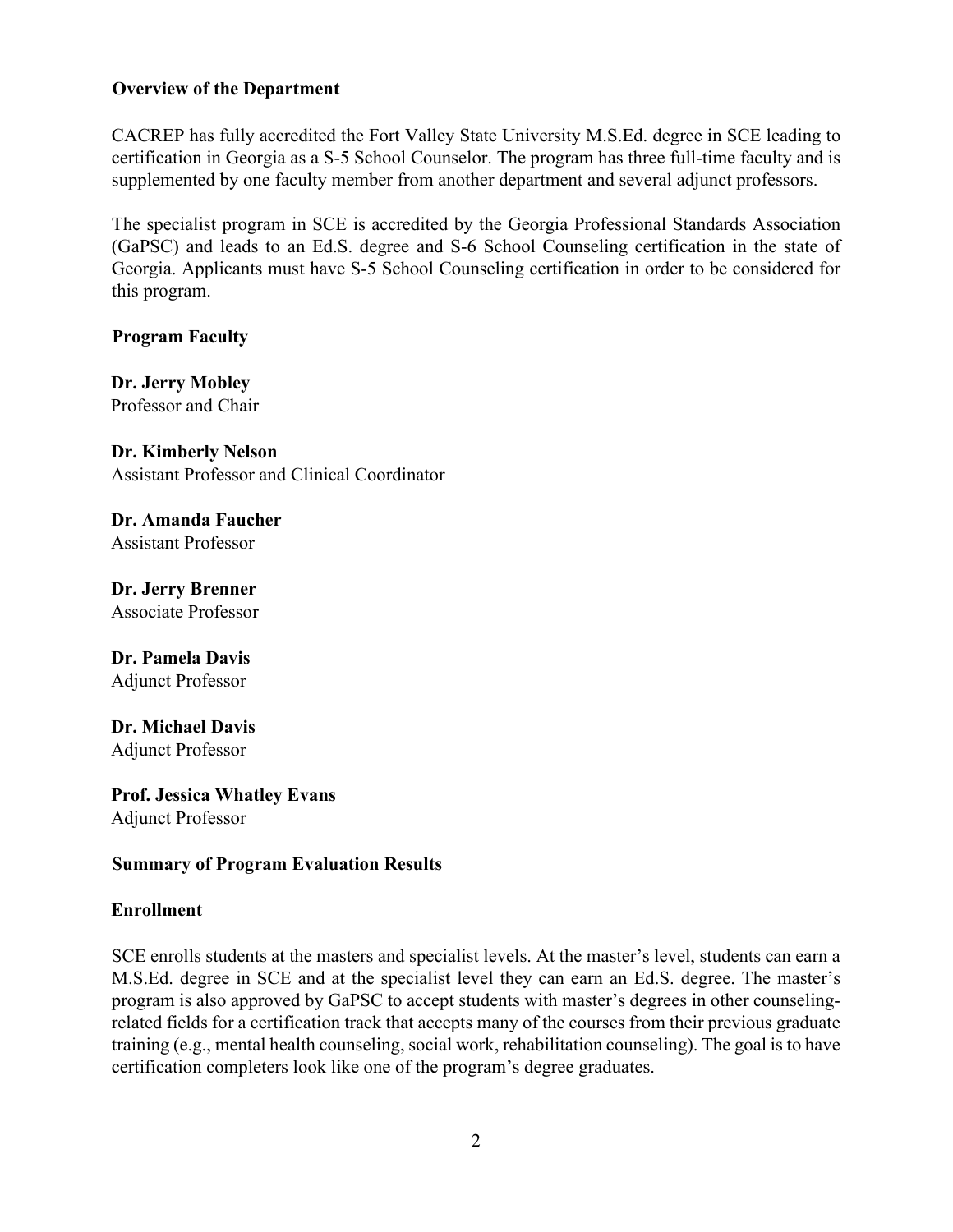The specialist program in SCE requires that students have a master's degree in counseling and be certified as an S-5 in school counseling prior to admission. Anyone with a master's degree in counseling who does not have school counseling certification can take the certification master's track and become certified in school counseling making them eligible for the Ed.S. program. Table 1 provides the 2019-2020 enrollment for each of the programs offered in the College of Education and Professional Studies.

|                                            | 2019-2020     |                     |    |  |
|--------------------------------------------|---------------|---------------------|----|--|
| Program                                    | <b>Degree</b> | Certification Total |    |  |
| School Counselor Education 22<br>(M.S.Ed.) |               | $5*$                | 27 |  |
| School Counselor Education 23<br>(Ed.S.)   |               |                     | 23 |  |
| <b>Grand Total</b>                         |               |                     |    |  |

\*Note: these certification students are not included in the overall count below.



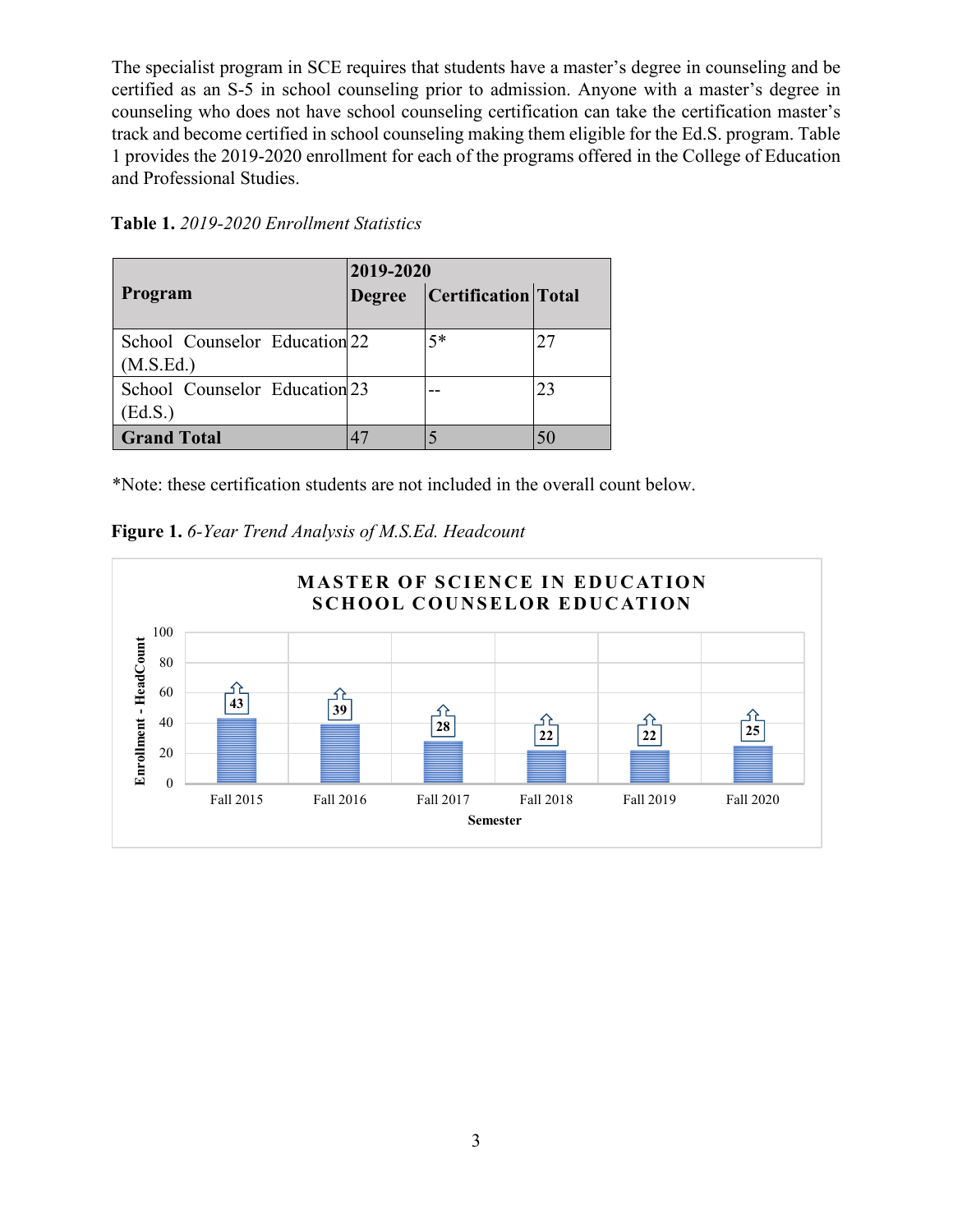

#### **Figure 2.** *Six-Year Trend Analysis of Ed.S. Headcount*

#### **Admissions**

The department continues to attract a strong applicant pool for both the M.S.Ed. degree programs and the Ed.S. programs. The 2019-2020 academic year saw 28 students admitted into one of the department's two programs. Thirteen degree students were admitted to the master's program along with another two certification students. Two of the 15 were transfer students from other counselor education programs. The master's program requires students to be enrolled for at least two years to complete the requirements.

The specialist program had 11 new admission during the same time period. Three students, who had previously started the program and left for a variety of personal reasons, returned during the fall semester of 2019. This school year was the last class to have the 27-hour degree requirement that most students completed in four semesters.

Transitions occurred in graduate admissions at FVSU, and these classes were the first to take place under the new processes. It is anticipated that admissions will become an entirely automated activity with automatic responses to student inquires.

#### **Graduation**

Students who meet all degree requirements are eligible to participate in one of two commencement ceremonies. During the 2019-2020 academic year, the SCE program graduated 19 students. Table 2 shows the breakdown of graduates by degree and semester.

All of the graduates from the Ed.S. program are employed as school counselors in the state of Georgia, and three (28%) of the new graduates have been hired as school counselors. A total of 14 of SCE's graduates are working in the profession of their training.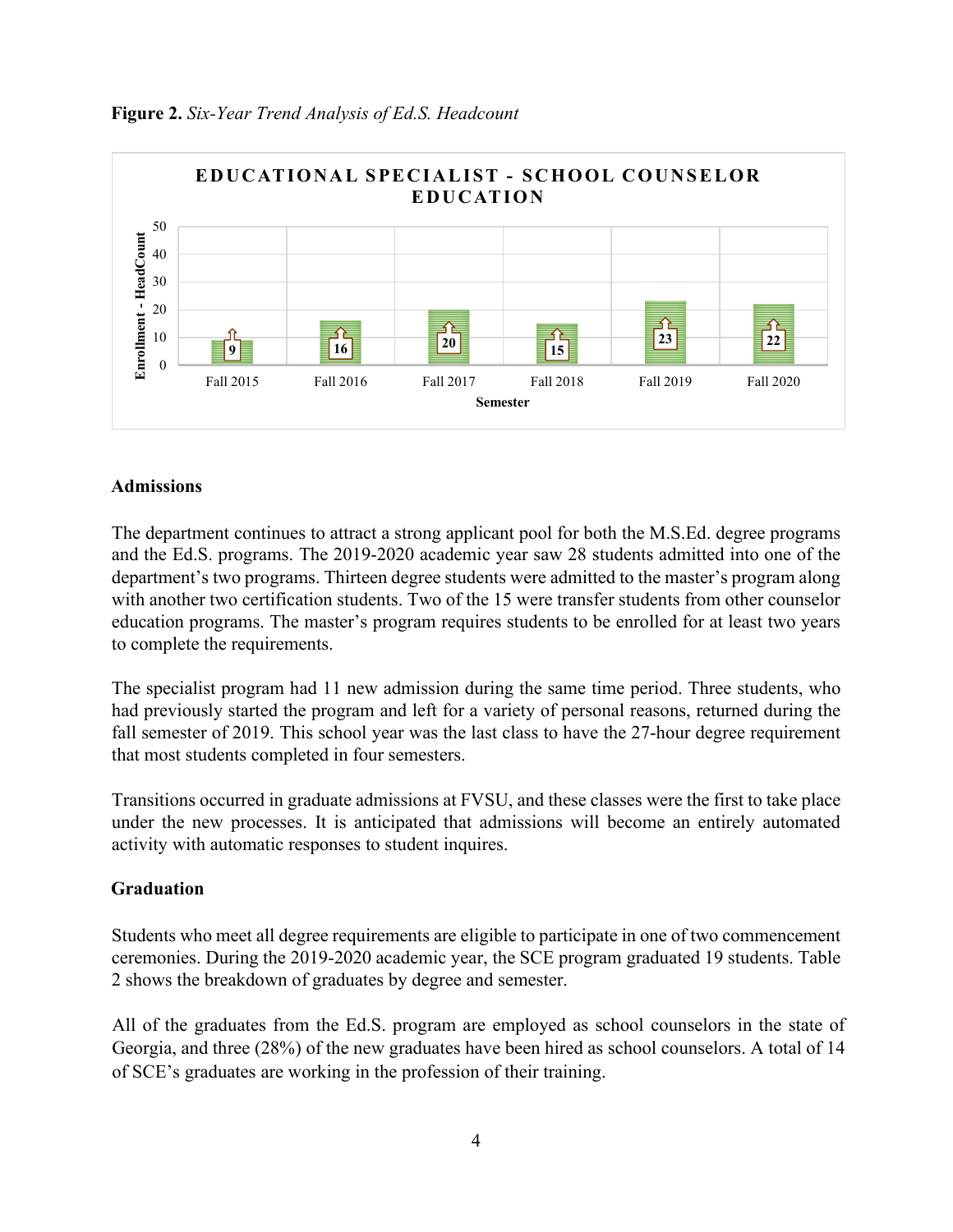**Table 2.** *2019-2020 SCE Graduates* 

|                           | 2019-2020<br><b>Graduates</b> | 2019-2020<br><b>GACE</b><br><b>Passed</b><br>103/104 | 2019-2020<br>Employment<br>as<br><b>School Counselor</b> |
|---------------------------|-------------------------------|------------------------------------------------------|----------------------------------------------------------|
| M.S.Ed. Program Graduates | 8                             | 100                                                  | 3(27%)                                                   |
| Ed.S. Program Graduates   |                               | <b>NA</b>                                            | 11 (100%)                                                |
| <b>Department Total:</b>  | 19                            |                                                      | 14                                                       |

### **Student and Program Performance**

## **Key Performance Indicators**

SCE faculty have established a series of Key Performance Indicators (KPIs) to track student learning throughout the program. KPIs were created that included each of the eight CACREP core areas and one specific school counseling area. For each KPI, two separate types of data were collected across the curriculum and serve as evidence of student learning: knowledge data and skills (performance) data. Students' grades on tests and signature assignments are identified as the benchmarks by which students' depth of knowledge is assessed. Counseling is more than just a fund of knowledge, although it requires recall of information; it is also a skill. In addition to assessing students' knowledge, they are progressively tracked in the development of their counseling skills.

**Knowledge**. At this level, students are expected to demonstrate familiarity, awareness, and understanding of the basic terminology, facts, and theories foundational to the counseling profession. Factual knowledge assignments typically are found in the introductory courses taken early in the program and is reflected by students' grade point averages (GPA). A summative assessment of knowledge occurs on the comprehensive examination, GACE 103/104 for School Counseling for master's-level students and a constructed response examination for specialist students.

**Skills.** At the graduate level, students are expected to demonstrate the ability to translate their understanding of specific techniques, processes, and methodologies into the practice of counseling. Procedural knowledge assignments are typically found throughout the program and evaluated at the end of students' programs where theory-to-application occurs (e.g., practicum and internship).

The KPI process began in 2007 with the development of performance rubrics (for skills assessment) to complement knowledge evaluation and implemented in the current format during the 2018-2019 school year. The same process was also employed in the 2019-2020. Courses with KPIs and rubric assessments evaluated students' skills development throughout the courses. Failure to meet a performance standard delayed a students' advancement through the program pending demonstration of the requisite skill(s). These performance and knowledge evaluations are compiled to determine if the student is prepared to enter into field placements and then into the profession.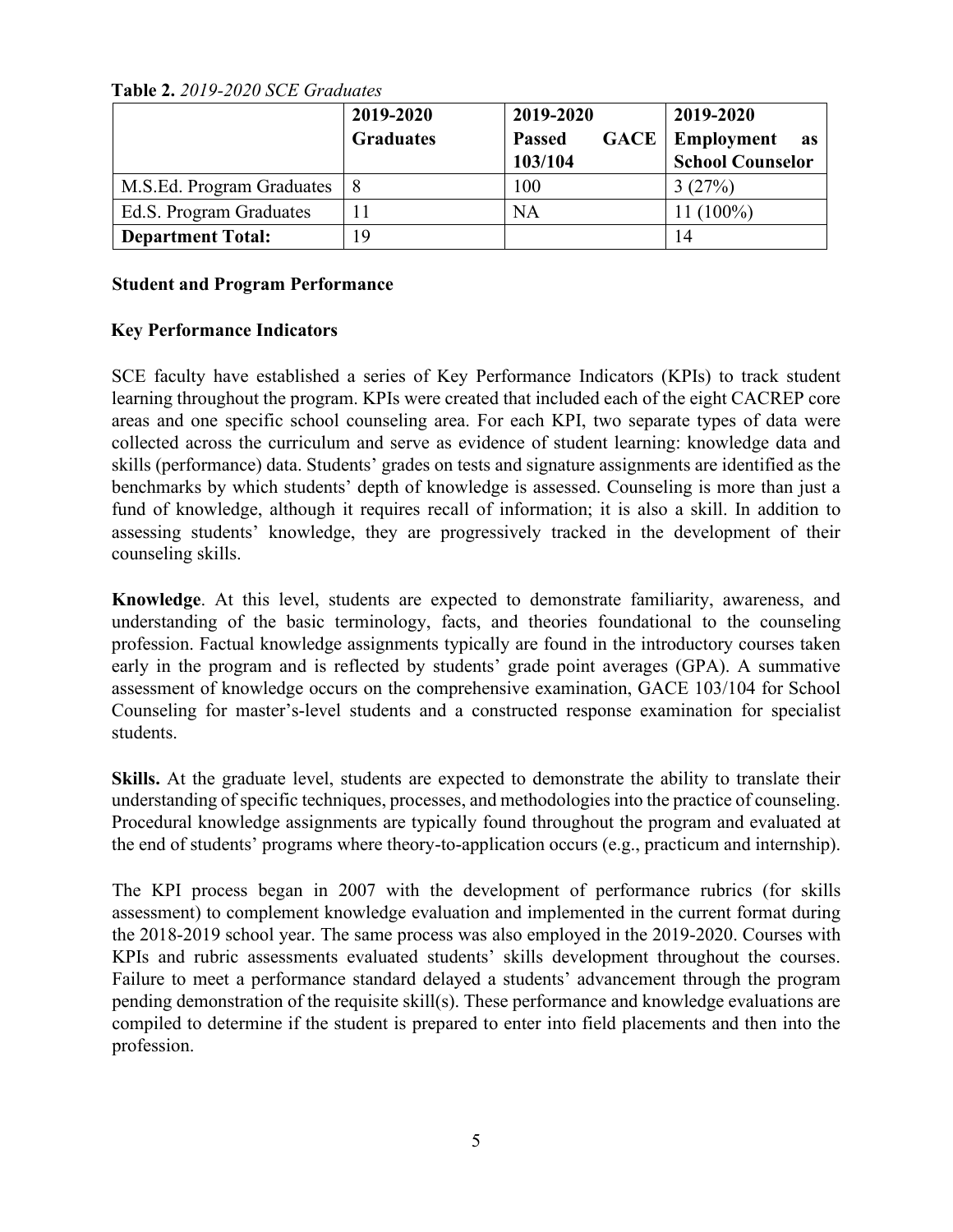At the same time, these assessments determine the effectiveness of the program in producing proficient educators, as our goal indicates. Their success is the program's success.

## **Grade Point Averages**

On a knowledge basis, student performance is most often measured by performance in course work as indicated by maintaining 3.0 GPA or better. Following Graduate Council guidelines, students are allowed only one semester to correct a GPA that falls below 3.0. During the year being discussed, no students were on probation for this reason.

The average GPA at graduation for the graduates in 2019-2020 for the two programs was as follows:

|                                                | 2019-2020                                            |  |  |  |  |
|------------------------------------------------|------------------------------------------------------|--|--|--|--|
| Program                                        | <b>GPA</b><br><b>Average for</b><br><b>Graduates</b> |  |  |  |  |
| <b>School Counselor Education</b><br>(M.S.Ed.) | 3.88                                                 |  |  |  |  |
| <b>School Counselor Education</b><br>Ed.S.)    | 3.59                                                 |  |  |  |  |

### **Table 3.** *M.S.Ed. and Ed.S. GPAs*

One student in each program achieved a 4.0, and all were able to maintain the necessary 3.0 standard.

## **Comprehensive Examinations**

Students in both programs must pass a comprehensive examination as part of their degree requirements as a summative knowledge assessment. SCE has elected to use GACE 103/104 as its comprehensive examination. It is the required state exam for certification in school counseling; therefore, successful completion of this requirement adds to students' potential for certification. The Ed.S. offers a written constructed-response process that requires students to demonstrate their application of advanced knowledge and techniques across three required areas and two elective areas.

In 2011, it was decided that the GACE School Counseling Examination should be adopted as the exit exam for the master's program. At that point, every graduate of the program had passed the exam to become certified in the state of Georgia as a school counselor. GACE 103/104 has since become the comprehensive examination for the program and also prepares students for certification in their field. The FVSU program has a near 100% pass rate and is consistently above the state average in student grades on the exam.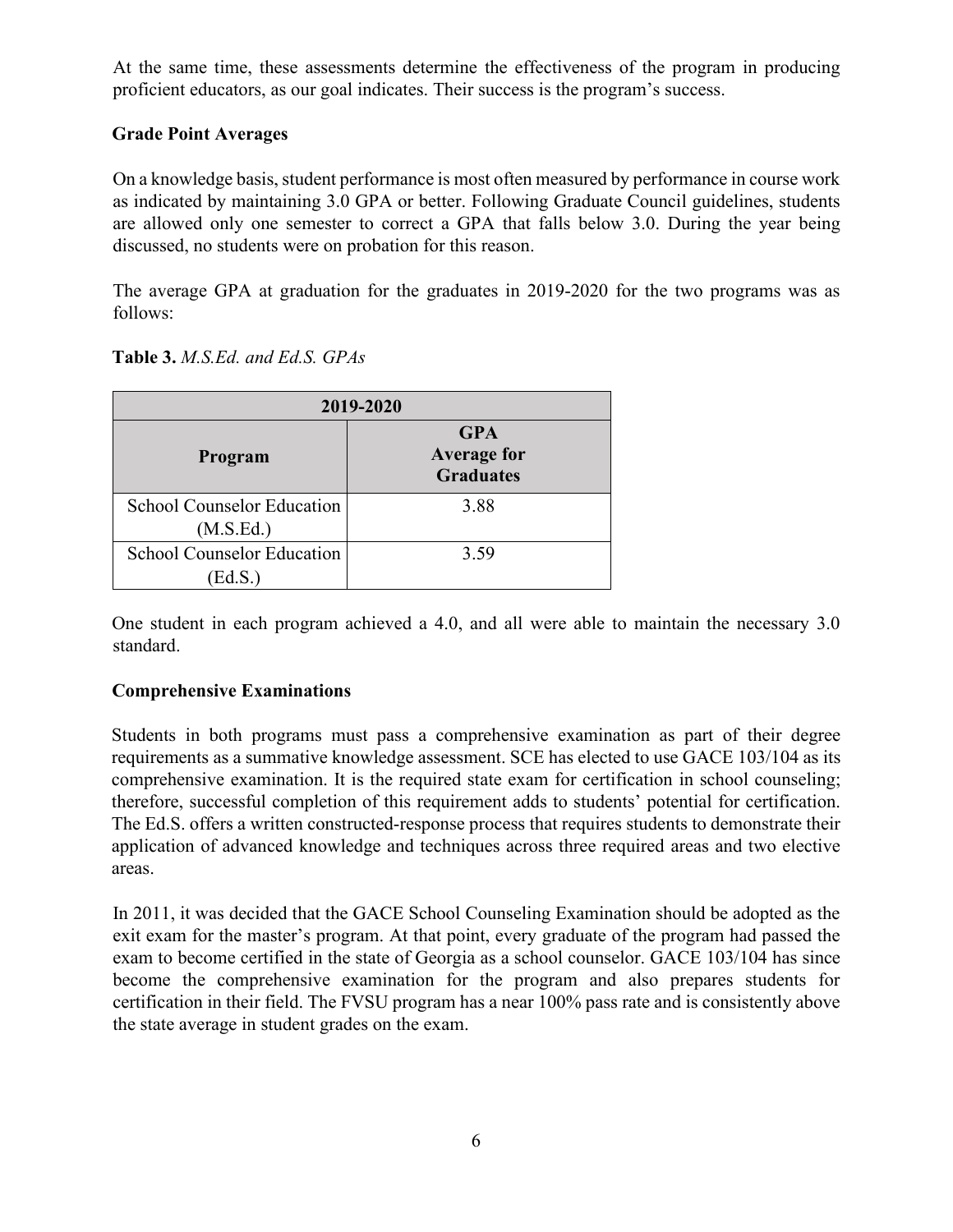**Table 4.** *SCE Master's and Specialist's Comprehensive Exam Pass Rates* 

|              | <b>M.S.Ed. Students</b><br>2019-2020<br><b>Passing</b><br><b>GACE 103/104</b> | <b>Ed.S. Students</b><br>2019-2020<br><b>Passing Comp Exams</b> |
|--------------|-------------------------------------------------------------------------------|-----------------------------------------------------------------|
| SCE average: | 100%                                                                          | $100\%$                                                         |

At the specialist level, students take the comprehensive examination during their second year in the program. The comprehensive examination consists of written responses on each of the three required areas and two elective areas. This year, 100% of specialist students successfully completed their comprehensive examinations and became eligible for S-6 certification in school counseling in the state of Georgia.

# **Key Performance Indicators**

Throughout the programs, KPIs guide the course work and provide evidence to students and the program of the effectiveness of their efforts. The M.S.Ed. meets the CACREP standards requirement with these KPIs. When a knowledge (K) issue is addressed, a course may utilize a test, paper, or activity that is graded and becomes part of the course grade, which is reflected in students' GPA. When skills (S) are being assessed, rubrics are applied to determine whether students' performance was 0=unacceptable, 1=developmental, 2=satisfactory, or 3=target. The comprehensive exam provides a summative statement of their mastery of the information in the program.

Below are the KPIs with an indication of where and when they are assessed in the program, the CACREP Standards that are included in the assessments, an identification of whether knowledge or skills are being assessed, and the type of assessments that are included in the KPI.

| <b>Course/Point of</b><br>Assessment      | <b>Typical</b><br>Point in<br>Program | <b>CACREP</b><br><b>Standard</b>             | Knowledge<br>or Skill | <b>Assessment</b>   |
|-------------------------------------------|---------------------------------------|----------------------------------------------|-----------------------|---------------------|
| <b>EDSC</b> Intro to School<br>Counseling | Phase I                               | F.1.a,b,f,g,m;<br>G.1.a;<br>G.2.k,l,m; G.3.a | K                     | Paper $(s)$         |
| Internship II: SC                         | Phase III                             | All                                          | O                     | <b>GACE</b><br>Comp |

## **KPI 1: Graduates will be able to understand the history, philosophy, and multiple roles in the counseling profession.**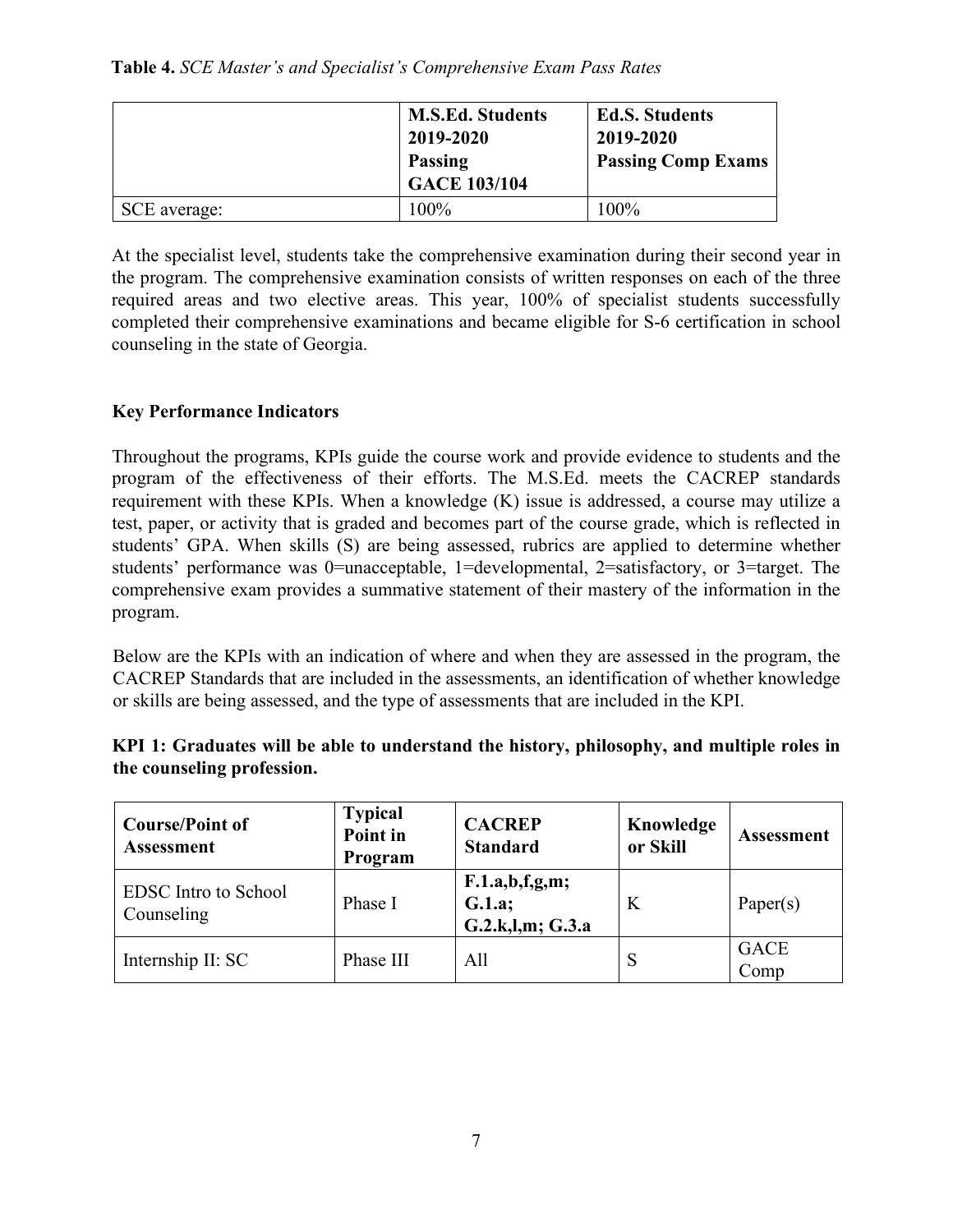**KPI 2: Graduates will be able to understand the legal and ethical standards of the profession and practice in a legal, ethical, and professional manner.**

| Course /<br>Point of<br><b>Assessment</b> | <b>Typical Point</b><br>in Program | <b>CACREP</b> Standard | Knowledge<br>or Skill | <b>Assessment</b>   |
|-------------------------------------------|------------------------------------|------------------------|-----------------------|---------------------|
| <b>EDSC 5133</b><br>Ethics &<br>Law       | Phase II                           | F.1.i, l; F.5.e.       | K                     | Paper $(s)$         |
| Internship<br>II: SC                      | Phase III                          | All                    | K                     | <b>GACE</b><br>Comp |

**KPI 3: Graduates will be able to understand theories and models of multicultural counseling and practice.**

| <b>Course / Point of</b><br><b>Assessment</b> | <b>Typical Point</b><br>in Program | <b>CACREP</b><br><b>Standard</b> | Knowledge<br>or Skill | <b>Assessment</b> |
|-----------------------------------------------|------------------------------------|----------------------------------|-----------------------|-------------------|
| EDSC 5203 Coun<br>Diverse Populations         | Phase II                           | $F.1.e; F.2.a-h$                 | K                     | Project/Paper(s)  |
| Internship II: SC                             | Phase III                          | All                              |                       | <b>GACE Comp</b>  |

# **KPI 4: Graduates will be able to understand and apply theories of career counseling.**

| <b>Course / Point of</b><br><b>Assessment</b> | <b>Typical Point</b><br>in Program | <b>CACREP</b><br><b>Standard</b>                                       | Knowledge<br>or Skill | <b>Assessment</b>   |
|-----------------------------------------------|------------------------------------|------------------------------------------------------------------------|-----------------------|---------------------|
| EDSC 5033 Career<br>Counseling                | Phase I                            | F.1.h,j;<br>$F.4.a-j;$<br>F.7.k;<br>G.1.c;<br>G.2.c;<br>$G.3.e.g.$ j,k | K                     | Projects            |
| Internship II: SC                             | Phase III                          | All                                                                    | K                     | <b>GACE</b><br>Comp |

## **KPI 5: Graduates will be able to understand and apply theories and techniques of counseling including treatment planning.**

| <b>Course / Point of</b><br><b>Assessment</b>  | <b>Typical Point</b><br>in Program | <b>CACREP</b><br><b>Standard</b>                   | Knowledge<br>or Skill | <b>Assessment</b>   |
|------------------------------------------------|------------------------------------|----------------------------------------------------|-----------------------|---------------------|
| <b>EDSC 5143</b><br><b>Counseling Theories</b> | Phase II                           | F.1.k; F.3.c;<br>F.5.a,d,f,g,h,i,n;<br>F8.b; G.3.f | K&S                   | Exam/Rubric<br>4    |
| EDSC 5373 Group<br>Counseling                  | Phase II                           | $F.6.a-h$                                          | K&S                   | Project/Rubric<br>4 |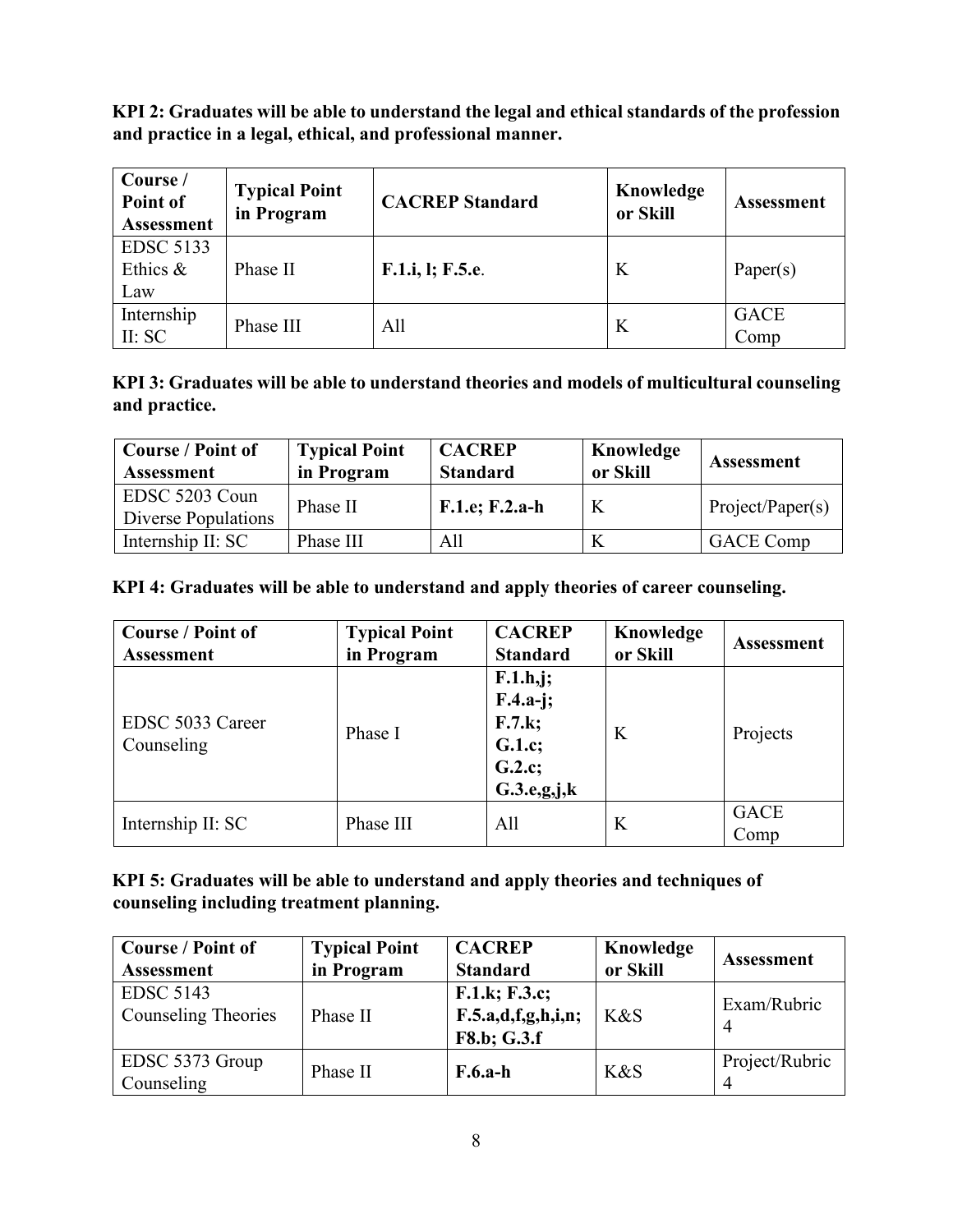| EDSC 5303 School $&$<br><b>Family Consult</b> | Phase II  | F.5.b.c; G.1.d;<br>G.2.b.h.I;<br>G.3.h. | K&S | Exam/Rubric      |
|-----------------------------------------------|-----------|-----------------------------------------|-----|------------------|
| Internship II: SC                             | Phase III | All                                     |     | <b>GACE Comp</b> |

**KPI 6: Graduates will be able to understand and apply group process and how therapeutic factors contribute to group effectiveness.**

| <b>Course / Point of</b><br><b>Assessment</b> | <b>Typical Point</b><br>in Program | <b>CACREP</b><br><b>Standard</b>           | Knowledge<br>or Skill | <b>Assessment</b>                |
|-----------------------------------------------|------------------------------------|--------------------------------------------|-----------------------|----------------------------------|
| EDSC 5373 Group<br>Counseling                 | Phase II                           | $F.6.a-h$                                  | K&S                   | Project/Rubric<br>$\overline{4}$ |
| EDSC 5303 School &<br><b>Family Consult</b>   | Phase II                           | F.5.b.c;<br>G.1.d;<br>G.2.b.h.I;<br>G.3.h. | K&S                   | Exam/Rubric<br>$\overline{4}$    |
| Internship II: SC                             | Phase III                          | All                                        | K                     | <b>GACE</b> Comp                 |

# **KPI 7: Graduates will be able to understand multiple factors that affect human development and behavior.**

| <b>Course / Point of</b><br><b>Assessment</b> | <b>Typical Point</b><br>in Program | <b>CACREP</b><br><b>Standard</b>                   | Knowledge<br>or Skill | <b>Assessment</b> |
|-----------------------------------------------|------------------------------------|----------------------------------------------------|-----------------------|-------------------|
| EDSC 5103 Human<br>Grow & Devel               | Phase I or II                      | F.3.a,b,e,f,g,i                                    | K                     | Papers/GACE       |
| EDC5143 Counseling<br>Theories                | Phase II                           | F.1.k; F.3.c;<br>F.5.a,d,f,g,h,i,n;<br>F8.b; G.3.f | K                     | Exam              |
| Internship II: SC                             | Phase III                          | All                                                |                       | <b>GACE Comp</b>  |

**KPI 8: Graduates will be able to understand the importance of research in advancing the counseling profession including how to perform research to inform counseling practice.**

| <b>Course / Point of</b><br><b>Assessment</b> | <b>Typical Point</b><br>in Program | <b>CACREP</b><br><b>Standard</b>                     | Knowledge<br>or Skill | <b>Assessment</b> |
|-----------------------------------------------|------------------------------------|------------------------------------------------------|-----------------------|-------------------|
| EDUC 5503 Fund. of<br>Research Design         | Phase II                           | F.8.a.f.g;<br>G.3.d                                  | K&S                   | Rubric            |
| EDSC 5013 Eval $&$<br>Testing                 | Phase II                           | F.3.h;<br>$F.7.a,b,e-j,l;$<br>F.7.l; F.8.j;<br>G.1.e | K                     | Exam              |
| EDUC 5793 App Resch<br>Pract                  | Phase III                          | F.8.h                                                | K&S                   | Rubric            |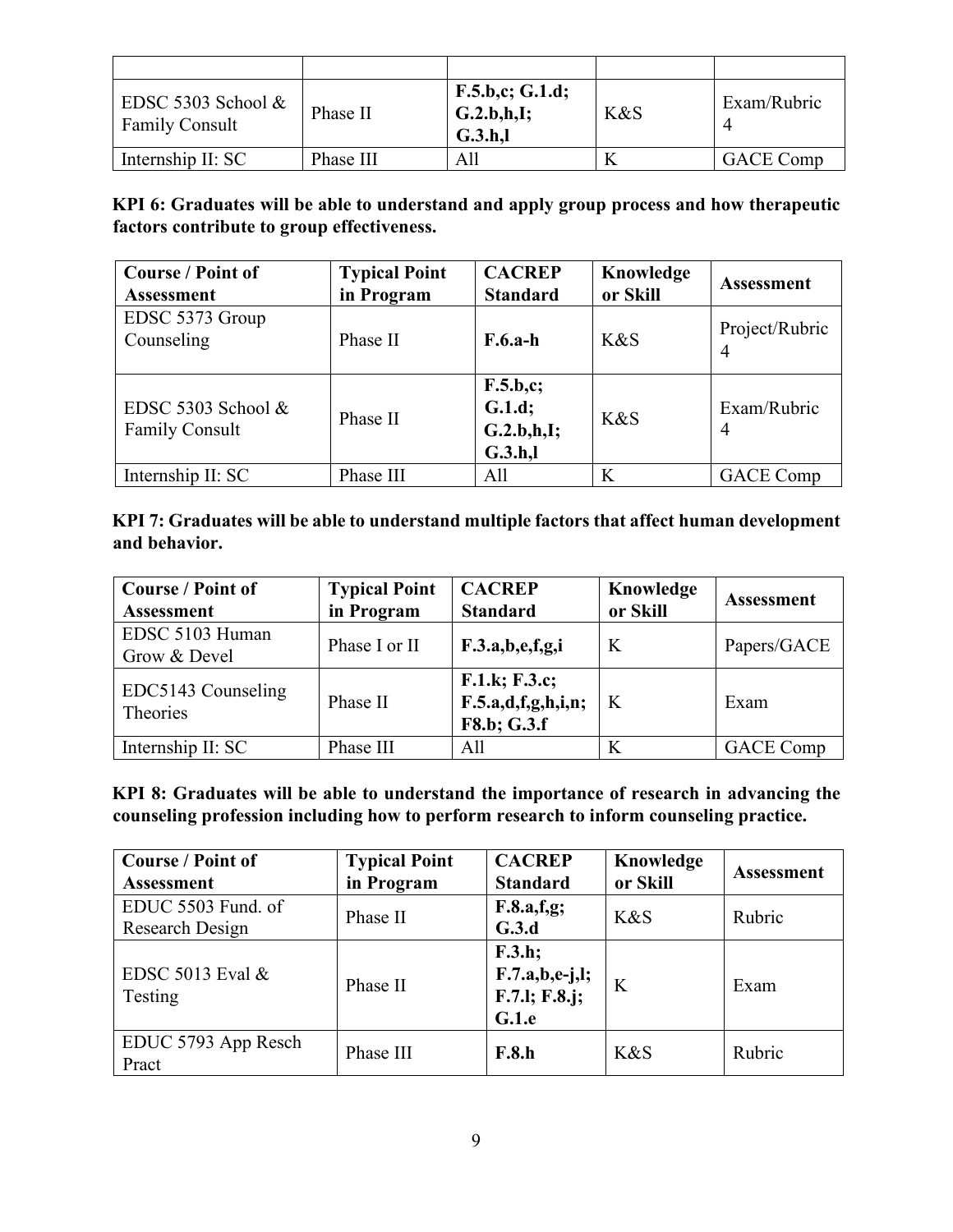| Internship II: SC | Phase. | л        | $\sim$ $\sim$ | ΉД                |
|-------------------|--------|----------|---------------|-------------------|
|                   | -111   | $\Gamma$ |               | $\mathcal{L}$ omb |

**KPI 9: Graduates will be able to offer prevention strategies and work with crisis, trauma, suicide, and at-risk clients/students.**

| <b>Course / Point of</b><br><b>Assessment</b>   | <b>Typical Point</b><br>in Program | <b>CACREP</b><br><b>Standard</b>                         | Knowledge<br>or Skill | <b>Assessment</b> |
|-------------------------------------------------|------------------------------------|----------------------------------------------------------|-----------------------|-------------------|
| EDSC 5233 Coun<br>Interventions &<br>Prevention | Phase II                           | F.3.d;<br>$F.5.$ j,l,m;<br>F.7.c.d;<br>G.2.e,g;<br>G.3.m | K                     | Project/Paper(s)  |
| Internship II: SC                               | Phase III                          | All                                                      | K                     | <b>GACE</b> Comp  |

**KPI 10: Graduates will be able to express themselves appropriately using technology, grammar, and APA7.**

| <b>Course / Point of</b><br><b>Assessment</b> | <b>Typical Point</b><br>in Program | <b>CACREP</b><br><b>Standard</b> | Knowledge<br>or Skill | <b>Assessment</b> |
|-----------------------------------------------|------------------------------------|----------------------------------|-----------------------|-------------------|
| Human Growth &<br>Development                 | Phase II                           | F.1.g                            | K                     | Paper(s)/Rubric   |
| EDUC 5793 App<br><b>Resch Pract</b>           | Phase III                          | F.1.g                            | K                     | Project/Rubric    |

| KPI SC 1: Graduates will be able to design and evaluate school counseling programming. |  |  |  |
|----------------------------------------------------------------------------------------|--|--|--|
|                                                                                        |  |  |  |

| <b>Course / Point of</b><br>Assessment | <b>Typical Point</b><br>in Program | <b>CACREP</b><br><b>Standard</b>                                                           | Knowledge<br>or Skill | <b>Assessment</b> |
|----------------------------------------|------------------------------------|--------------------------------------------------------------------------------------------|-----------------------|-------------------|
| EDSC 5123 Intro to Sch<br>Counseling   | Phase II                           | F.1.a,b,f,g,m;<br>G.1.a;<br>G.2.k,l,m;<br>G.3.a                                            | K                     | Paper(s)          |
| EDSC 5233 Compreh Sch<br>Counseling    | Phase II                           | F.1.c.d;<br>F.5.k;<br>F.8.c,d,e;<br>F.8.i; G.1.b;<br>G.2.a.d;<br>G.2.f.j;<br>G.3.b,c,i,n,o | K&S                   | Project/Rubric    |
| EDUC 5503 Fund. of<br>Research Design  | Phase II                           | F.8.a.f.g;<br>G.3.d                                                                        | K&S                   | Project/Rubric    |
| EDUC 5793 App Resch<br>Pract           | Phase III                          | <b>F.8.h</b>                                                                               | K&S                   | Project/Rubric    |
| Internship II: SC                      | Phase III                          | $SC$ 3.b.                                                                                  | S                     | Rubric            |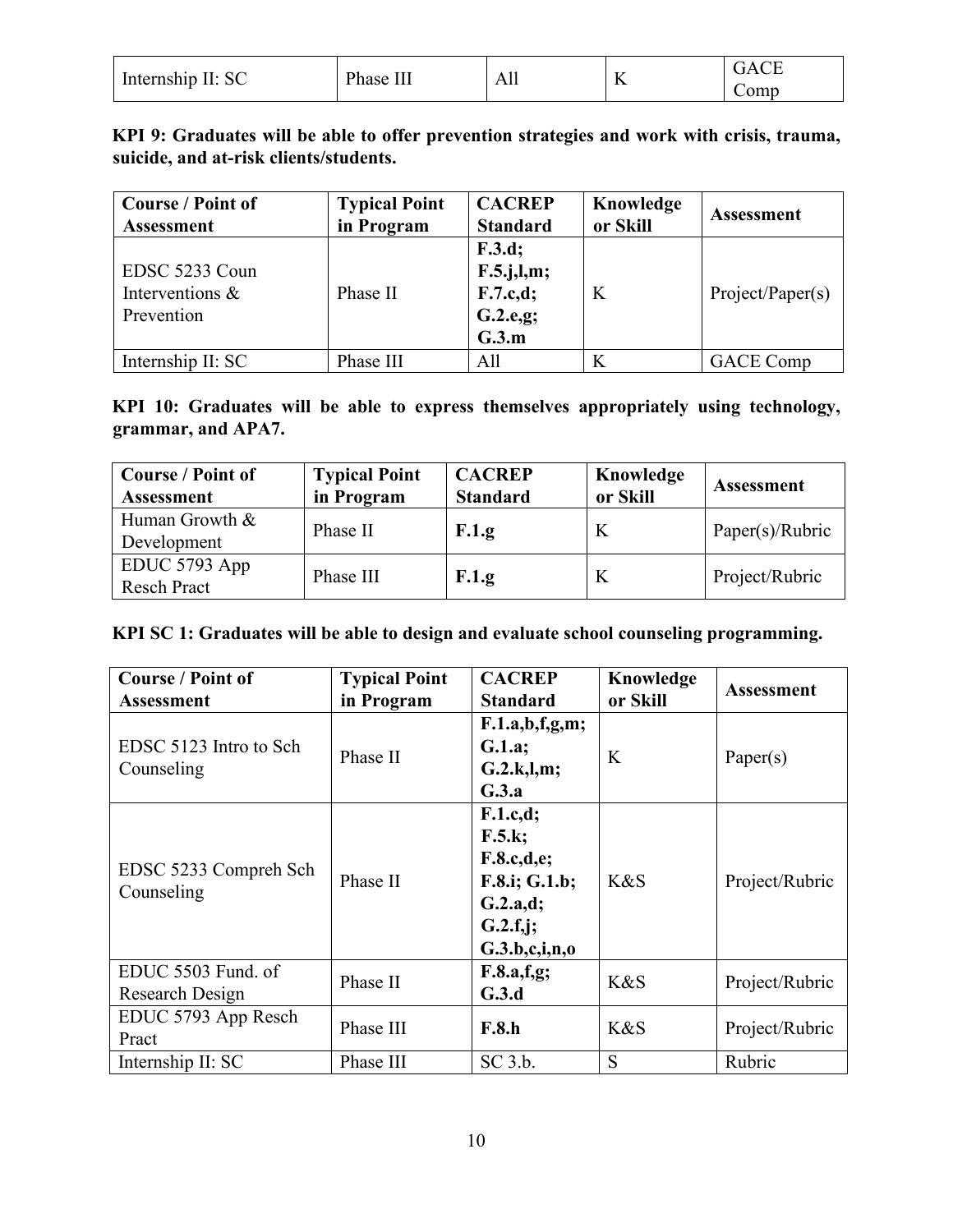## **Performance Skills**

School counselors-in-training in the College of Education and Professional Studies not only have a fund of knowledge about counseling, but are also measured in terms of their performance of several defined counseling attitudes and skills during their progression through the program. In order to effectively evaluate that their activities and support programming are effective (and eliminate things that are not working), counseling students must have an attitude that favors collecting and using data and skills related to those activities.

Below is a discussion of the skills and a summary of students' aggregate performance on these critical items. Failure to meet the standard initiates efforts to redirect students' performance until the standard is met or students find their success elsewhere.

**Counseling Skills.** They are assessed for individual counseling skills (KPI 5: Graduates will be able to understand and apply theories and techniques of counseling including treatment planning). and group counseling (KPI 6: Graduates will be able to understand and apply group process and how therapeutic factors contribute to group effectiveness) in these respective courses and then reevaluated in Practicum prior to extensive exposure to students in their internship sites for 600 hours of experience. They are reassessed as they complete the program (discussed in the practicum and internship section).



## **Figure 5.** *Counseling Skills Ratings* (KPIs 5 & 6)

The skill-building process used in the SCE program involves a sequence of training that culminates in students entering the profession. Before they are admitted into a counseling role, they are evaluated numerous times using counseling performance rubrics. Initial skills are assessed in the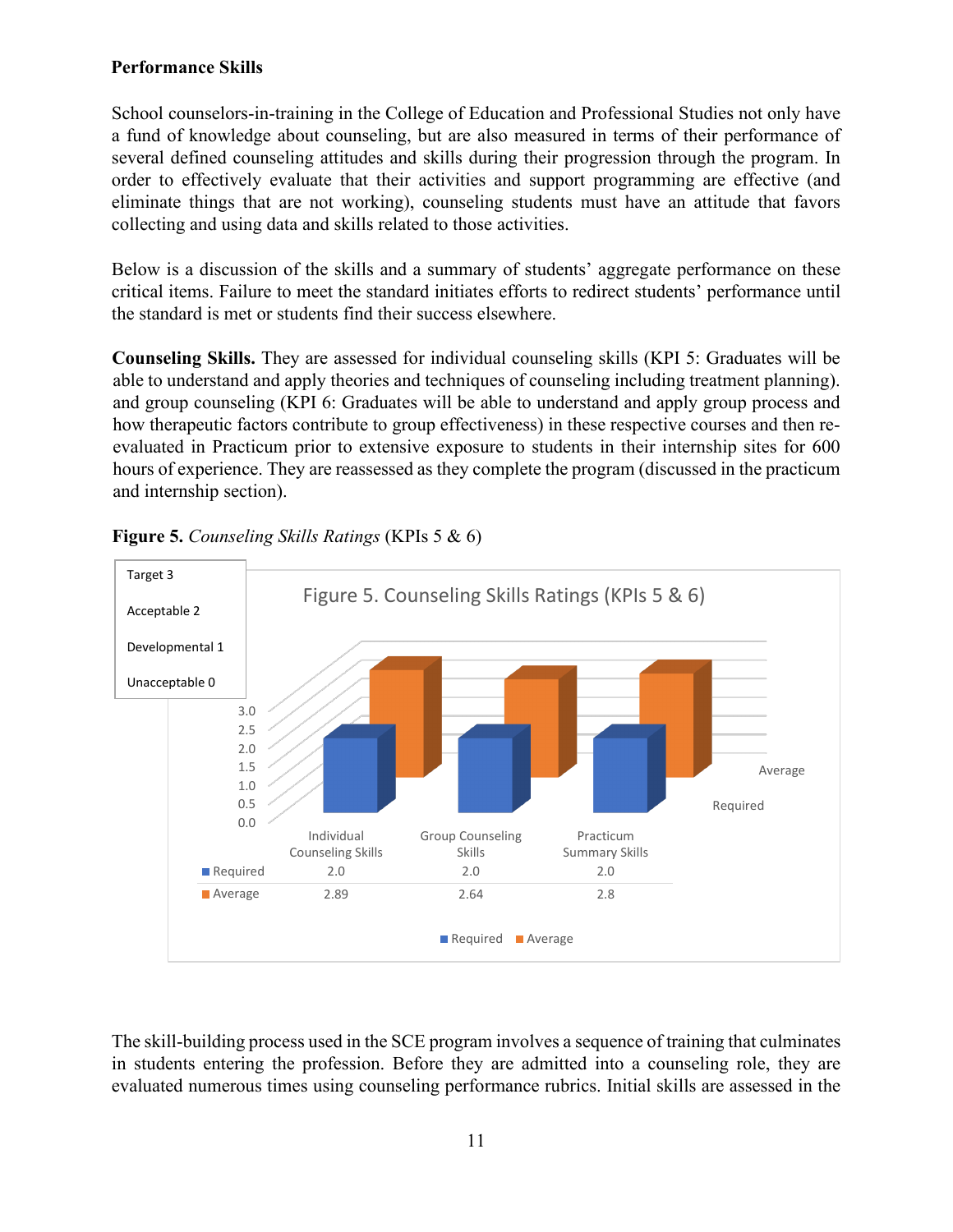theories class, and all students must achieve at least a 2.0 (students averaged 2.45) in order to go into the group course where the individual skills are applied with a group of people (students averaged 2.64) and additional skills are added. In-person or video assessments occur in the practicum, and in this cohort the ratings were quite good (students averaged 2.8).

Counseling skills are divided into and assessed in several parts: non-verbal posture and empathic grunts/comments, summarizing skills, empathy skills, and problem-solving skills utilizing Glasser's counseling format.

All of the cohort were able to demonstrate these skills; some had to repeat the role-play process until deficits were overcome. In learning new skills, students have different learning curves, and adjustments are necessary. Overall, this class performed quite well and scored at the highest levels on almost all skills. The goal is to have everyone meet the standard. After repeated unsuccessful attempts to perform satisfactorily, a plan is developed to assist them. At this point, a few students have recognized that counseling was not a good fit for them.



**Figure 6.** *Individual Counseling Skills Scores* (KPI 5)

All of the cohort were able to demonstrate these skills; some had to repeat the role-play process until deficits were overcome. In learning new skills students have different learning curves, and adjustments are necessary. Overall, this class performed quite well and scored at the highest levels on almost all skills. The goal is to have everyone meet the standard. After repeated unsuccessful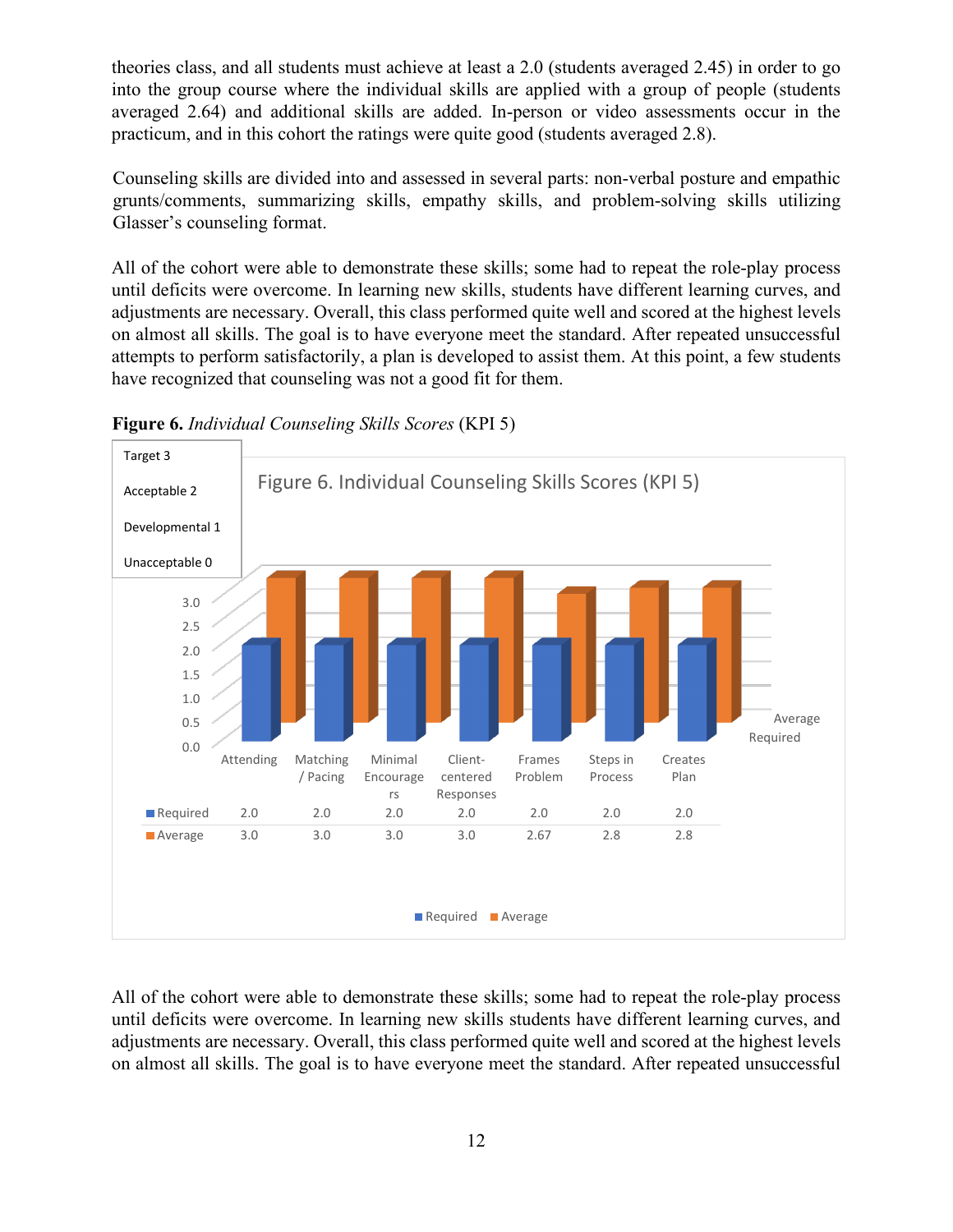attempts to perform satisfactorily, a plan is developed to assist them. At this point a few students have recognized that counseling was not a good fit for them.

**Counseling Dispositions.** Counseling skills are not the only skills on which students are assessed. Students' professional disposition (partially covered in KPI 3: Graduates will be able to understand theories and models of multicultural counseling and practice) are evaluated early and often. Should a problem occur—racial insensitivity, defective work habits, failure to respond to correction—the issue is noted and the student in offered an opportunity to make a correction during the semester. Should the problem persist, a contract will be developed to address the issue or the student will possibly be counseled out of the program.



**Figure 7**. *Counseling Disposition Scores* (KPI3)

In students' first semester in the program, they are evaluated on the disposition and professional behaviors rubric. As they prepare to enter an intensive time of interacting with students and applying their counseling skills in 600 hours of internship, they are evaluated again. Scoring 2.0 is required on the items that are observed. All students scored over 2.0 (students averaged 2.3) in their first courses and even better over a year later when they were re-evaluated (students averaged 2.8). Their behavior reflects the attitudes and dispositions that the program wants them to have as school counselors.

**Writing Skills.** To address the decline in writing skills that is occurring in the culture, the program also assesses students' ability to effectively utilize grammar and *American Psychological Association Publication Manual (7th ed.)* guidelines. The Human Growth and Development course was redesigned into a writing course that is often taken in the first semester of a student's program. Writing skills (KPI 10: Graduates will be able to express themselves appropriately using technology, grammar, and APA7) are also evaluated in EDSC 5133 Ethics and School Law. Part of the assessment in research is similar to these areas.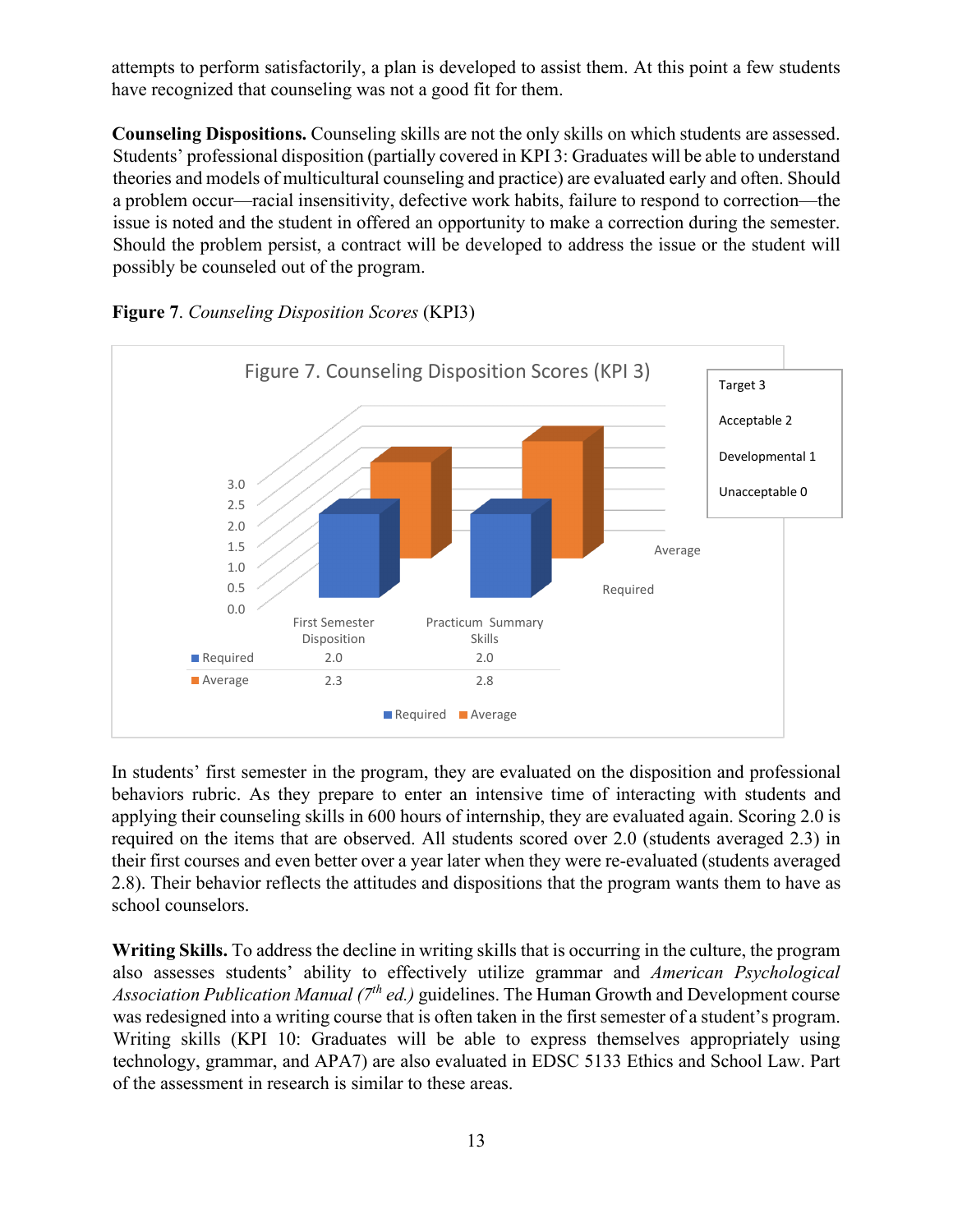This cohort scored better in the first year than previous cohorts. While students initially all averaged over 2.0, grammar/sentences/paragraphs/flow and use of APA6 (APA7 was not introduced until October 2019) were the lowest averages of only 2.25 at the beginning of the program. In order for the average score to improve, these under-functioning items must have changed.



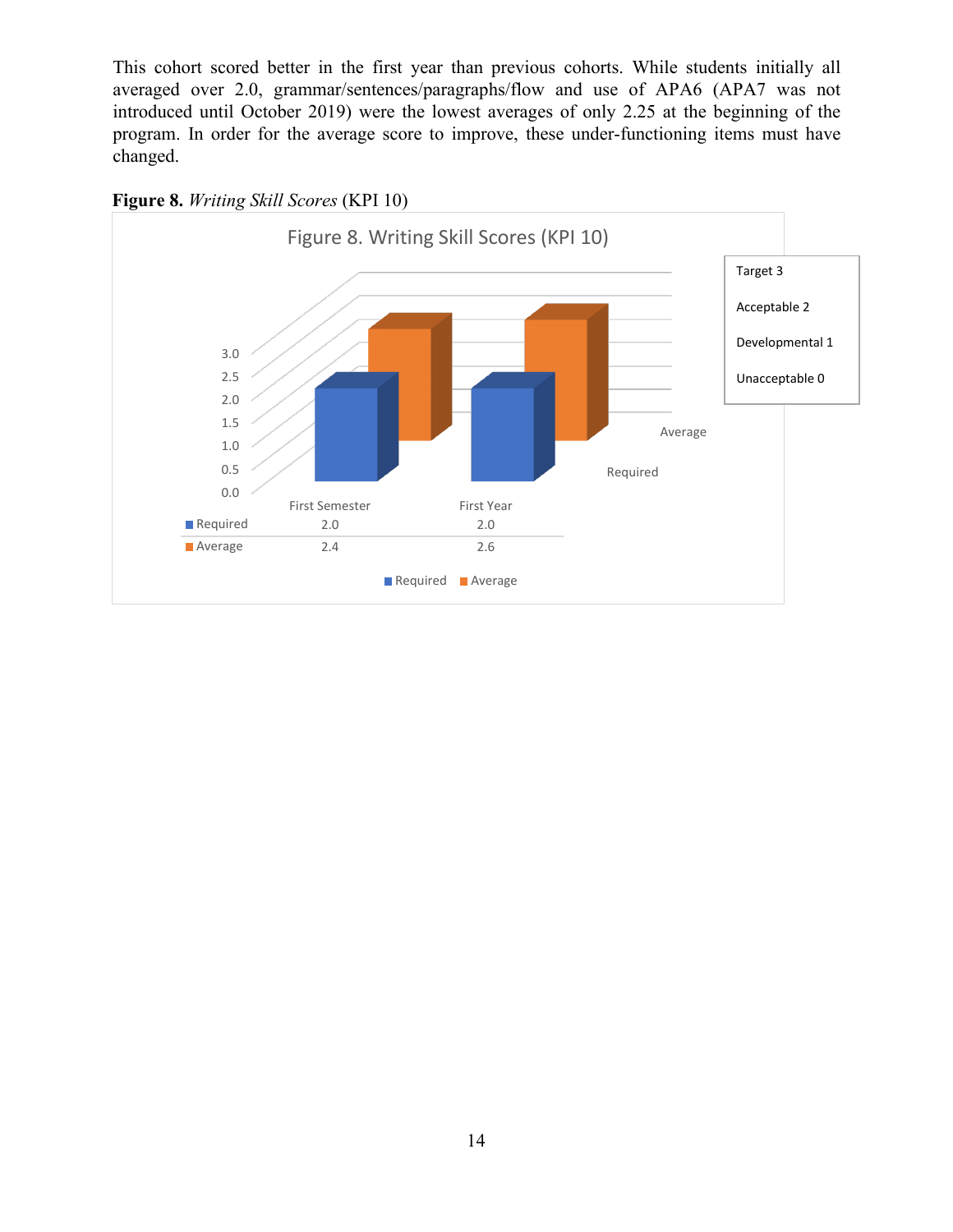



The program seems to be correct in continuing to have a focus on writing and use of APA writing style. Continuing to have this KPI and drill students on the appropriate use of APA writing style will be continued.

In 2019, the program had two individuals (1.8 average scores) who did not perform well on grammar, APA6, and originality. Those students were given remedial activities to address the issues noted by the assessment. They scored over 2.0 on their later assessment and have become quality students.

The program is preparing to make the transition to APA7 and continue to drill SCE students on its use and proper grammar and punctuation.

**Research Skills.** In the 2007 redesigned program, the decision was made that students coming from SCE programs should have greater fluency with data and that fluency would come from performing action research. During their introduction to research (EDUC 5503 Fundamentals of Research Design), they propose research that is completed while they are doing their field placements. The sequence of actual research activities is spread over at least two semesters and includes writing an Institutional Review Board (IRB) proposal, library work, gathering data, analyzing data, writing up those data, and making a proposal to a professional organization for a presentation or an article on the study (KPI 8: Graduates will be able to understand the importance of research in advancing the counseling profession including how to perform research to inform counseling practice).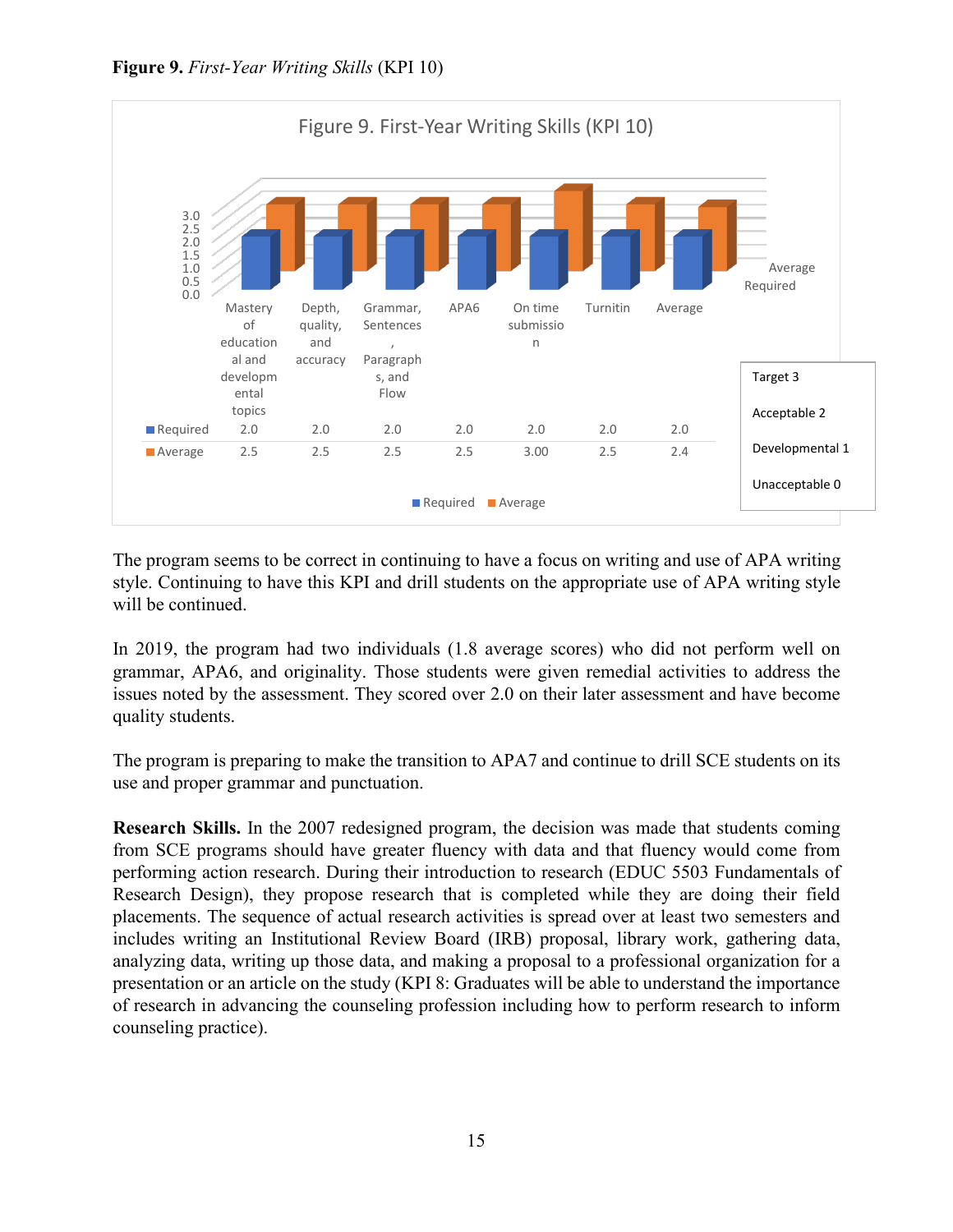

As noted in Figure 10, students scored high across the board, with no section receiving an average score below 2.0. Data suggest students scoring low in project deadlines requires additional support in getting their work done in a timely manner. The course is designed with elements of research sequenced and spread over three semesters with incremental due dates to provide urgency on activities. However, some activities, like gaining approval from other organizations, is not an event that timelines easily. It may be that these scores are a reflection of the challenges that occurred during COVID-19.

## **Practicum and Internship Final Evaluations**

The SCE faculty monitor student progress via final evaluations by site supervisors and faculty in EDSC 5793 Practicum, EDSC 5893 Internship I, and EDSC 5993 Internship II. These evaluations include questions about dispositions, basic counseling skills, and advanced counseling skills. The following table presents the results of the final evaluations for the academic year 2019-2020 for all students enrolled in field-based courses.

Several assessments are part of the check-out for students entering the profession: the counseling performance assessment, their research project, and a review of their portfolio.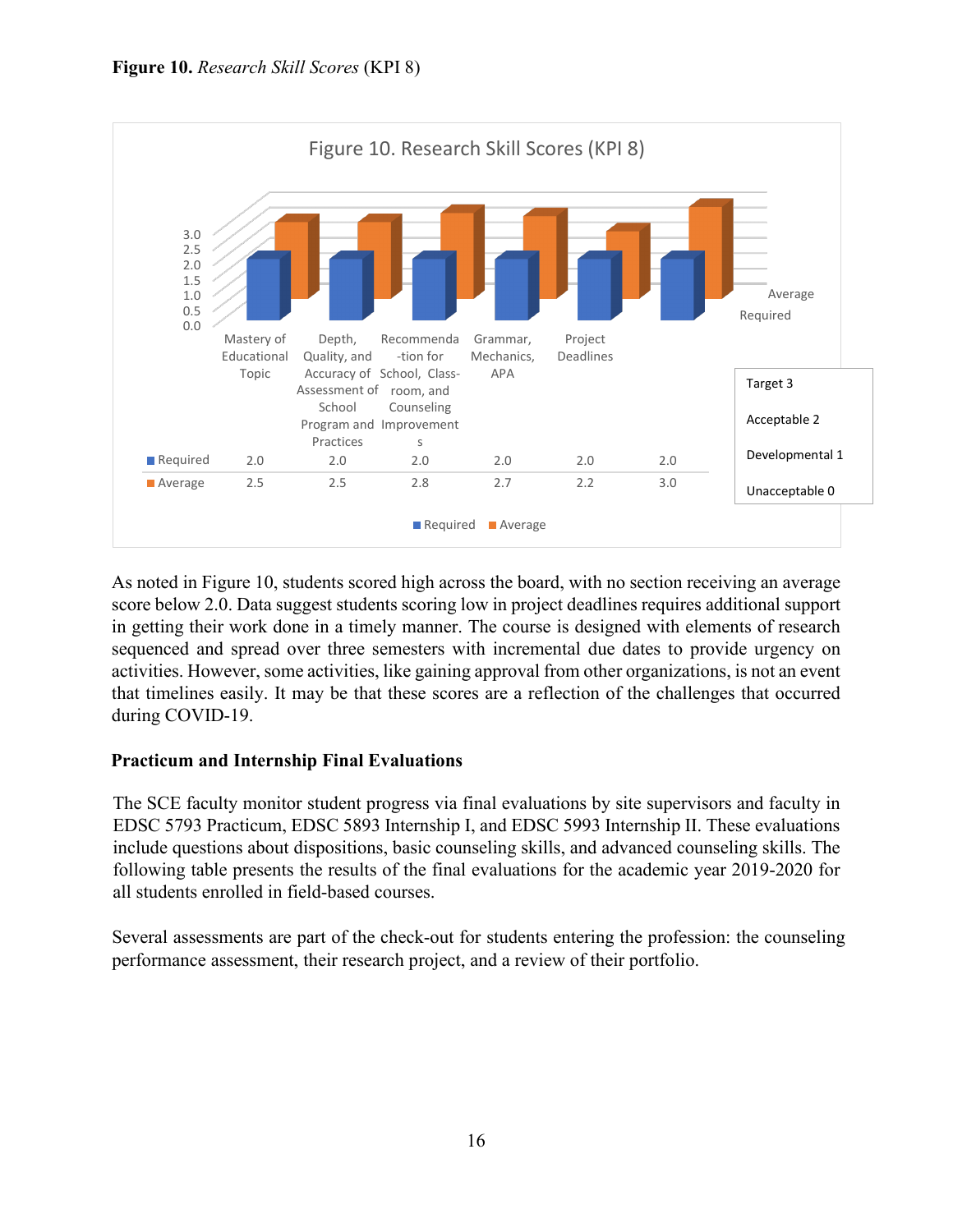Required Average 0.0 0.5 1.0 1.5 2.0 2.5 3.0 Counseling Skills **Research** Portfolio ■ Required 2.0 2.0 2.0 2.0 ■ Average 2.89 2.6 2.84 Figure 11. Concluding Skills (KPIs 5, 6, 8, & SC1) Required **Average** Target 3 Acceptable 2 Developmental 1 Unacceptable 0

**Figure 11.** *Concluding Skills* (KPIs 5, 6, 8, & SC1)

The counseling aspect of this evaluation (KPIs 5 and 6) has been covered in previous information about clinical skills and is recorded here because students are once again reviewed on their skills unless their scores in practicum were at the highest levels.

Everyone completing this program will have done research (KPI 8) as an effort to help them become more familiar with using data to support their activities. Like most measures, students continue to make corrections until they have produced a reasonable result. Their scores are detailed above.

The last piece of work that is analyzed as part of the skills assessments involves the portfolio, which is an accumulation of activities that have been performed during the master's program. A significant part of the portfolio is the design of a school counseling program and the accumulation of materials to implement and assess it (KPI SC 1: Graduates will be able to design and evaluate a school counseling programming). This summary indicates the quality of work that these students have accomplished and the quality of the program that trained them.

## **Follow-up Surveys**

Field supervisors rated their supervisees from the SCE master's program across nine areas. Those topics included the following:

- 1. I was offered/or provided training to assist me in supervision.
- 2. I was provided guidelines to assist me in the performance of my supervision duties to the student/program.
- 3. I received information at the beginning of the semester in preparation for supervision.
- 4. I was comfortable with the level of access and contact with program faculty.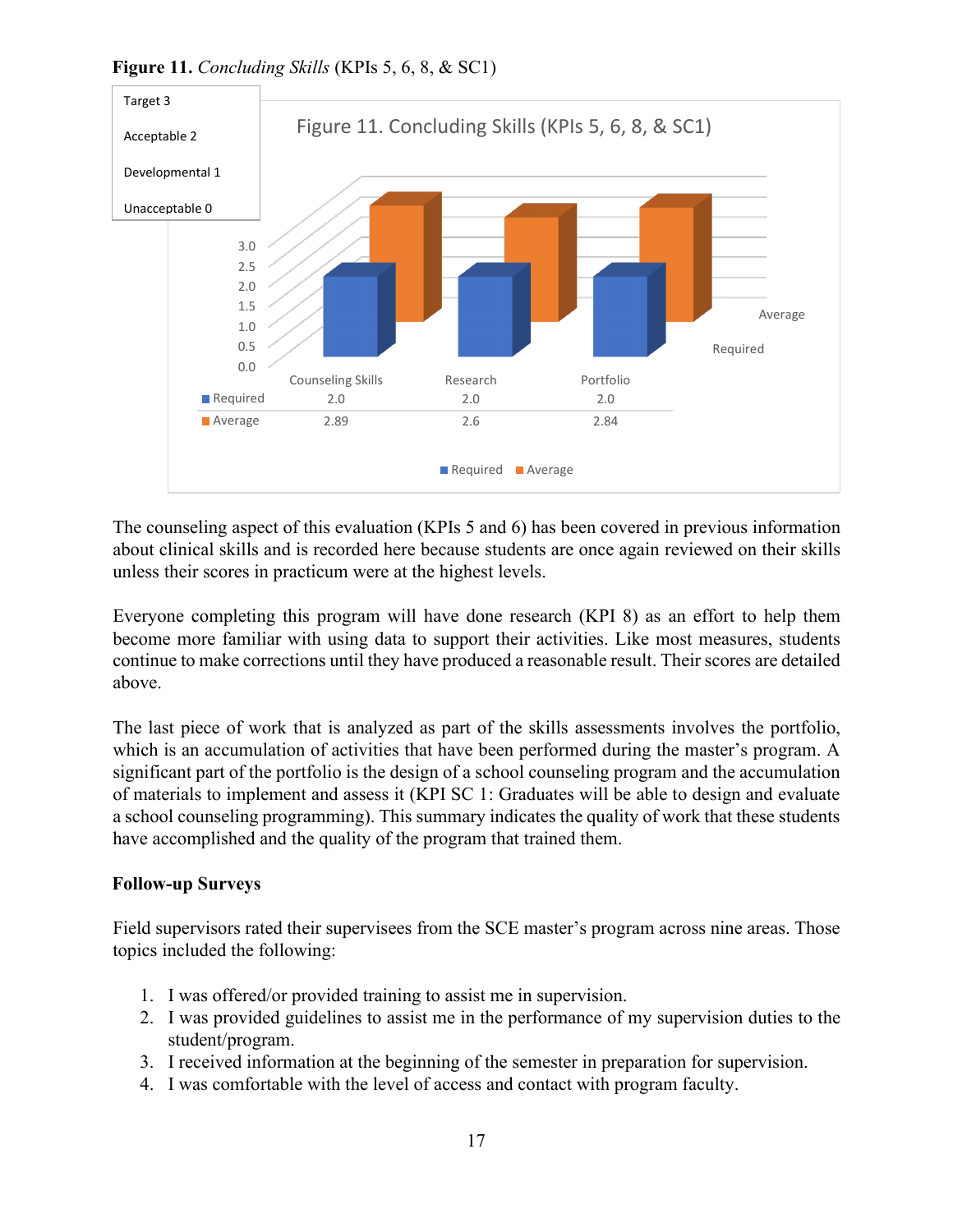- 5. The program seemed to do well in the preparation of the student placed with me.
- 6. I was clear as to what activities the field student should be involved in and could do.
- 7. The student seemed educated about the ASCA Model
- 8. There were some areas wherein the student seemed deficient due to program preparation.
- 9. I would recommend this program to others.

In the fall, 92% of the ratings were in the highest categories. In the spring, field supervisors had 93% of their scores in the highest ratings. Most of the evaluations of SCE students in the field in spring 2019 and fall 2020 were extremely favorable for the students and the program. When a low score occurred, it tended to be in the area of contact with FVSU faculty. They seem to want more time as the semester started (#3) and during the time they had supervisees (#4). SCE is working on making these changes during the 2020-2021 school year.

In fall 2020, graduates were contacted and asked to complete a survey regarding the training they received at FVSU in the SCE program. The following comments were rated from 1 (strongly disagree) to 5 (strongly agree).

- 1. The school counseling program prepares candidates to assist students in career awareness and preparation.
- 2. The school counseling program prepares candidates to assist students with personal/social needs.
- 3. The school counseling program prepares candidates to assist students with academic needs.
- 4. The school counseling program prepares candidates to work collaboratively with administrators, teachers, and school personnel in meeting students' needs.
- 5. The school counseling program prepares candidates to consult effectively with all stakeholders, including parents and the community.
- 6. The school counseling program prepares candidates to appropriately make outside referrals.
- 7. The school counseling program prepares candidates to assist in interpretation and explanation of test scores.
- 8. The school counseling program prepares candidates to provide individual counseling services.
- 9. The school counseling program prepares candidates to provide small group counseling services.
- 10. The school counseling program prepares candidates to provide large group counseling services.
- 11. The school counseling program prepares candidates to maintain proper documentation of services.
- 12. The school counseling program prepares candidates to apply ethical standards of the profession and adhere to appropriate policies and laws.

Ninety-two percent of the responses were fours and fives, indicating the highest ratings. Numbers six and seven had three or more of the lower scores. The faculty will be reviewing the current efforts in these areas and making adjustments.

Students made numerous comments about the program: "really enjoyed [the program] and felt [it] prepared me to start [my] career as a counselor" or similar comments (six times). One person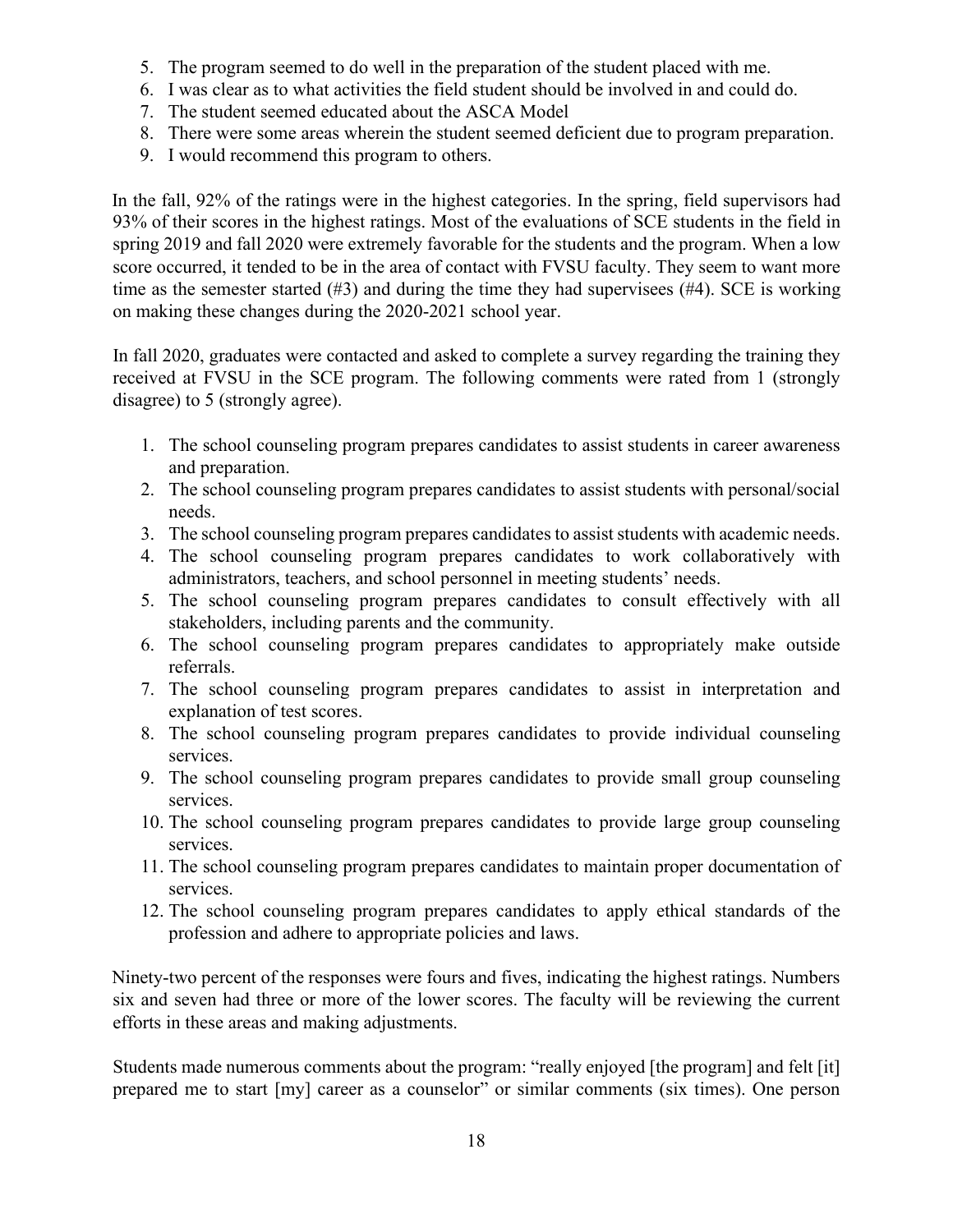called the program "amazing"; another said, "awesome"; another, "so great." Another person said that "the program is ingrained in me."

One comment said they did not know they needed awareness of mental health issues until they got in the schools. When the program goes to 60 hours (accreditation mandate for 2023), courses and materials with more mental health information will be added. Another area that could use some attention, which received three lower scores in the survey, concerned making referrals to outside sources. Strengthening this aspect of the consultation course will be beneficial.

The same survey questions were provided to employers of graduates who were working as counselors in the field with similar results. Eighty percent of the responses were not only above the "Neutral" rating, but they were in the highest category. The lowest area that was identified was the same issue identified by the surveyed counselors: "prepares candidates to make outside referrals." Apparently, this issue needs to be reviewed by the SCE program. The only comment that was made on this collection of surveys said: "We are very pleased to partner with the FVSU [School Counselor] Education Department."

### **Summary**

Students in this CACREP-accredited track appear to be gaining the knowledge, skills, and dispositions needed to effectively counsel in these settings and report high degrees of confidence in their abilities. The assessments substantiate the effectiveness of the students with their new counseling knowledge and skills and the program's effectiveness at producing capable school counselors.

### **Substantial Program Changes**

In addition to the previously mentioned program modifications, several substantial program changes were consensually agreed upon in the past year and are in the process of being implemented. Included in the list of substantial program changes are the following:

## **Changes to the Curriculum**

**M.S.Ed. in SCE.** At the master's level, minor changes were made to the school counseling program. Fundamentals of Research Design (EDUC 5503) was moved from summer to fall to allow students more time to work on the material. At the same time Career Counseling (EDSC 5033), which has numerous experiential elements, was moved into the summer slot to allow students an opportunity to use the material to reevaluate their personal decisions to go into school counseling.

The Foundations of Professional Ethics and School Law (EDLD 5203) course, which was originally retrieved from an adult education doctoral program, was renamed and renumbered to be more appropriate for school counseling (EDSC 5133) since the doctoral program was no longer being offered.

Consideration of courses for a 60-hour program of study, which is required by CACREP in 2023, is being discussed in the department. No decisions have been made about these additions.